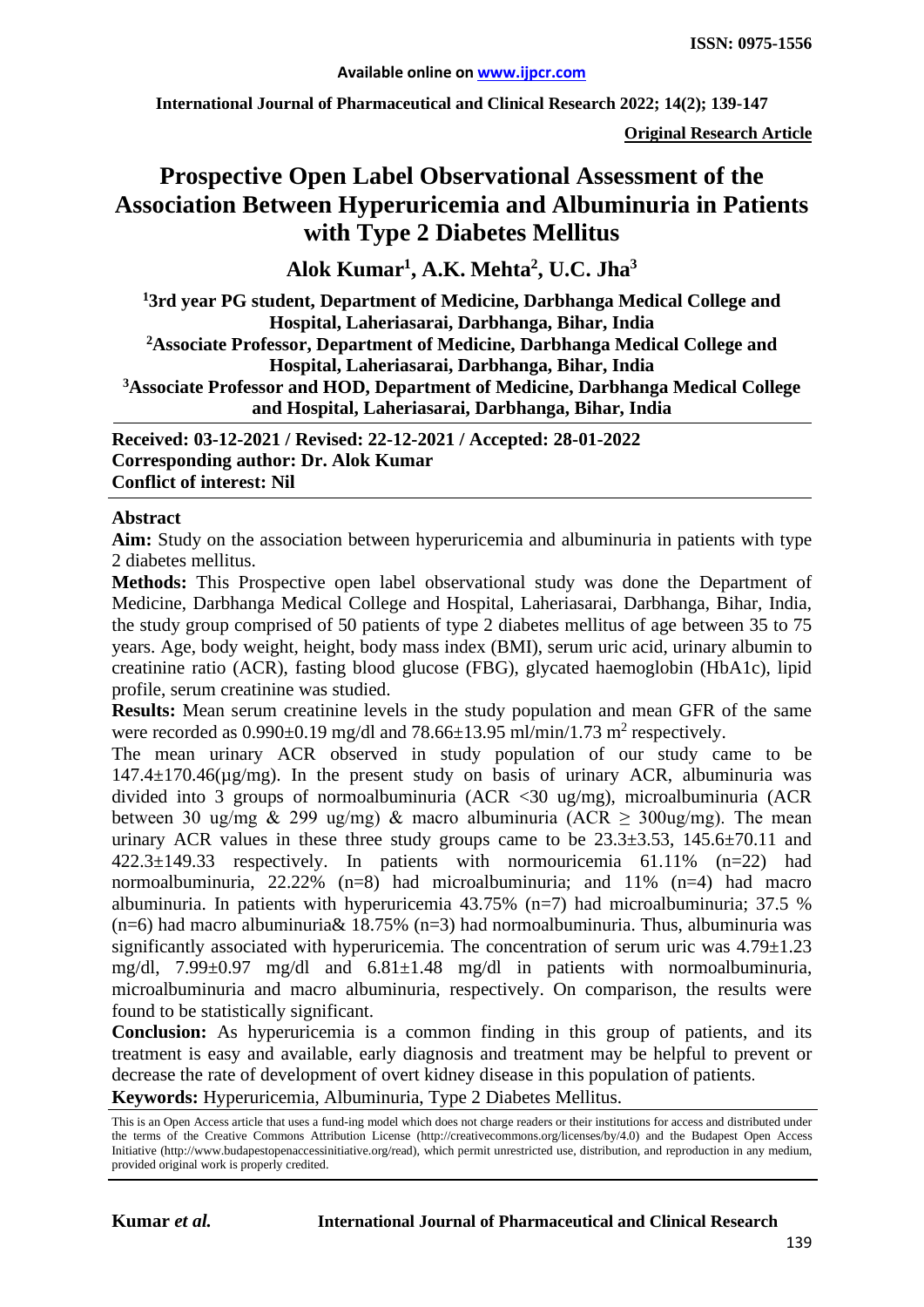#### **Introduction**

Diabetes Mellitus (DM) is a metabolic disorder characterized by the presence of chronic hyperglycemia accompanied by greater or lesser impairment in the metabolism of carbohydrates, lipids and proteins resulting from defects in insulin secretion, action or both [1]. Diabetes is the most common endocrine disorder in our country, which is associated with long term complications involving vital organs such as eye, kidneys, nerves and blood vessels [2]. Based on the latest report from the international diabetes federation (IDF) [3] 2015 it is estimated that there are currently 415 million people living with diabetes globally and this number is set to rise to 592 million by the year 2035. As per the IDF estimates Western region (138.2 million people with diabetes) has the most number of people with diabetes and Africa (19.8 million people with diabetes), the least. India the largest country in the South-east Asian region has 65.1 million people with diabetes as of 2013, this number is expected to increase to 109 million by 2035.

Glycosylated haemoglobin is an effective tool to know the glycemic control in type II diabetes mellitus. An HbA1c value gives an accurate estimate of the average plasma glucose levels from past 8 to 12 weeks. Now instead of glycemic control, HbA1c is used to detect diabetes and American Diabetes Association (ADA) has set guidelines to diagnose diabetes based on glycosylated hemoglobin values [4]. Hyperuricemia is defined as serum uric acid level  $\ge 7$  mg/dl (in men) or  $\ge 6.0$ mg/dl (in women) [5]. Uric acid is an end product of purine metabolism, and approximately, one-third of it is degraded in the gut, and two-thirds is excreted by the kidneys [6,8]. Elevated uric acid levels can result from increased generation or decreased elimination. Although decreased kidney function can be associated by hyperuricemia [9,10] based on some epidemiological studies, hyperuricemia is

an independent risk factor for kidney dysfunction in patients with diabetes mellitus (DM) [10]. It is suggested that increased serum level of uric acid is an injurious factor for kidneys [11]. Diabetic nephropathy is the leading cause of ESRD worldwide and leading cause of DM related morbidity and mortality. Nearly 30% of chronic renal failure in India is due to diabetic nephropathy. In some studies, on diabetic patients, it has been reported that hyperuricemia is associated with kidney damage independent of hypertension [11]. On the other hand, higher levels of serum insulin may decrease uric acid clearance by the kidneys [12,13]. As a rule, hyperinsulinemia is the basis of type 2 DM pathophysiology [12]. Therefore, diabetic patients are more prone to uric acid injury. The present study is to evaluate serum uric acid level & urinary Albumin Creatinine Ratio (ACR) in patients of T2DM. The study also explores the relationship of normo albuminuria, micro albuminuria & macro albuminuria with serum uric acid levels.

#### **Material and methods:**

This Prospective open label observational study was done the Department of Medicine, Darbhanga Medical College and Hospital, Laheriasarai, Darbhanga, Bihar, India, the study group comprised of 50 patients of type 2 diabetes mellitus of age between 35 to 75 years. Age, body weight, height, body mass index (BMI), serum uric acid, urinary albumin to creatinine ratio (ACR), fasting blood glucose (FBG), glycated haemoglobin (HbA1c), lipid profile, serum creatinine was studied.

#### **Inclusion criteria:**

Type 2 diabetes mellitus (T2DM) patients of age between 35 to 75 years.

#### **Exclusion criteria:**

Patients using diuretics, Patients on angiotensin converting enzyme (ACE) inhibitor or angiotensin receptor blocker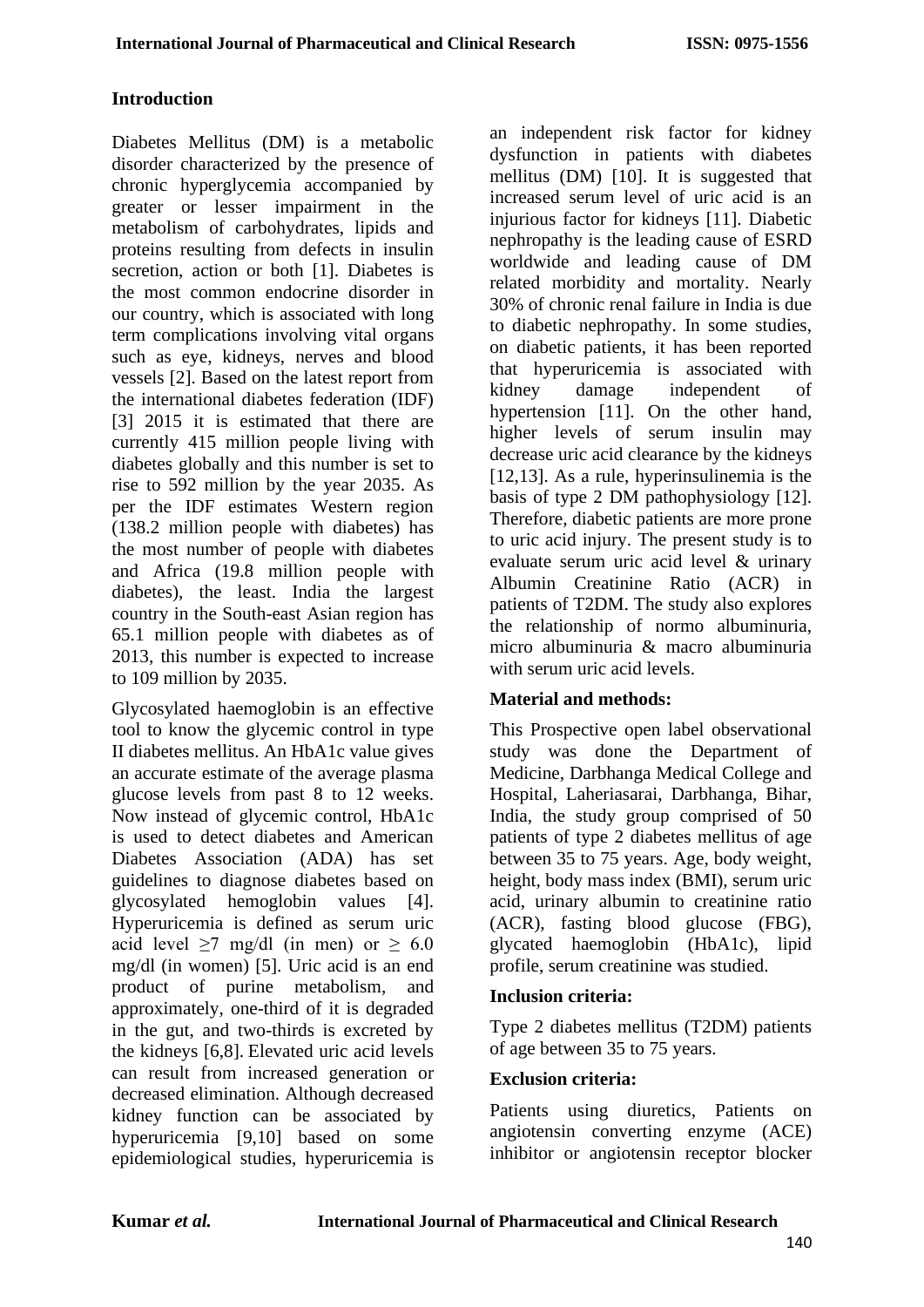(ARB), Patients of alcohol abuse, Urinary tract infection, Patients with malignancy.

Patients were diagnosed to have diabetes mellitus on the basis of American Diabetes Association (ADA) criteria. A fasting plasma glucose (FPG >126 mg/dL, a twohour plasma glucose >200 mg/dl or HbA1c >6.5% warrants diagnosis of diabetes mellitus. A random plasma glucose concentration >200 mg/dL accompanied by classical symptoms of diabetes mellitus (polyuria, polydipsia and weight loss) is sufficient for diagnosis of diabetes mellitus.

### **Statistical analysis**

Statistical software SPSS 25.0 was used for the analysis of the data and Microsoft Word and Excel to generate graphs and tables. The data collected were analyzed and expressed as Mean ± SD. The correlation between serum uric acid concentrations and age, sex, duration of DM, BMI, GFR, creatinine, FBG, hemoglobin A1c (Hb A1c), cholesterol, triglyceride, and urinary ACR were examined by the Pearson correlation analysis and Logistic regression was used to obtain relative risk and odds ratio. P values less than .05 were considered significant.

## **Results:**

Out of total 50 patients of type 2 DM, the age range of the sample was 35-75 years with the mean age of  $58.64 \pm 9.07$  years and male: female ratio of 1.17:1. The mean body mass index of study population was 26.20±1.17 kg/m2, mean systolic blood and mean diastolic blood pressure was 129.96±13.62 mmHg and 78.1±6.53 mmHg respectively. Mean fasting blood sugar levels for the study population was 158.38±52.22 mg/dl and mean HbA1c levels were  $7.0 \pm 1.21$  %. Mean value of lipid profiles of the study population including triglycerides, LDL and HDL came to be  $128.7 \pm 26.92$  mg/dl, 127.47±22.47 mg/dl, 38.38±3.07 mg/dl respectively. Mean serum creatinine levels in the study population and mean GFR of the same were recorded as  $0.990\pm0.19$ mg/dl and  $78.66 \pm 13.95$  ml/min/1.73 m<sup>2</sup> respectively.

| <b>Parameters</b>                                | Mean values (Mean±SD) |  |  |
|--------------------------------------------------|-----------------------|--|--|
| Age (years)                                      | $58.64 \pm 9.07$      |  |  |
| Gender (%age) Male                               | 54%                   |  |  |
| Female                                           | 46%                   |  |  |
| BMI $(kg/m2)$                                    | $26.20 \pm 1.17$      |  |  |
| $SBP$ (mmHg)                                     | 129.96±13.62          |  |  |
| $DBP$ (mmHg)                                     | $78.1 \pm 6.53$       |  |  |
| HTN (%age)                                       | 50%                   |  |  |
| Fasting blood sugar (mg/dl)                      | 158.38±52.22          |  |  |
| $HbA1C$ $(\% )$                                  | $7.0 \pm 1.21$        |  |  |
| Triglycerides (mg/dl)                            | $128.7 \pm 26.92$     |  |  |
| $LDL$ (mg/dl)                                    | $127.47 \pm 22.47$    |  |  |
| $HDL$ (mg/dl)                                    | $38.38 \pm 3.07$      |  |  |
| Serum creatinine (mg/dl)                         | $0.990 \pm 0.19$      |  |  |
| GFR (ml/min/1.73 m <sup>2</sup> )<br>78.66±13.95 |                       |  |  |
| Urinary ACR $(\mu g/mg)$                         | 147.4±170.46          |  |  |
| Serum uric acid (mg/dl)                          | $6.13 \pm 1.65$       |  |  |

**Table 1: Descriptive variables of study population with type 2 DM enrolled in the study**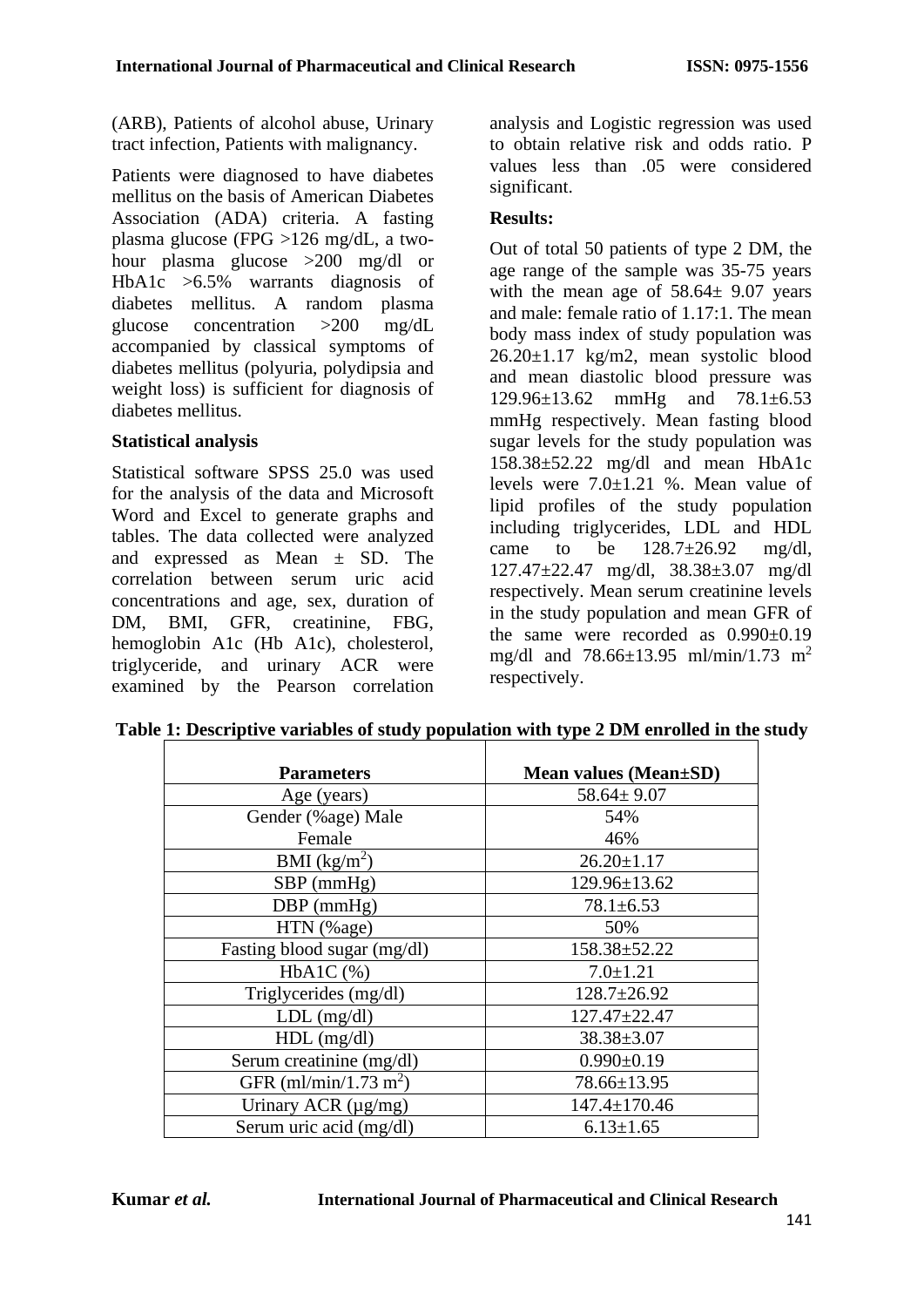The mean urinary ACR observed in study population of our study came to be  $147.4 \pm 170.46 \text{(µg/mg)}$ . In the present study on basis of urinary ACR, albuminuria was divided into 3 groups of normoalbuminuria (ACR <30 ug/mg), microalbuminuria (ACR between 30 ug/mg  $\&$  299 ug/mg)  $\&$ macro albuminuria (ACR  $\geq$  300ug/mg). The mean urinary ACR values in these three study groups came to be  $23.3 \pm 3.53$ , 145.6±70.11 and 422.3±149.33 respectively.

| Table 2: Comparison of mean urinary ACR among three groups based on urinary ACR |  |
|---------------------------------------------------------------------------------|--|
| in study population                                                             |  |

|                                | No. of patients | <b>Mean urinary ACR</b> |
|--------------------------------|-----------------|-------------------------|
| <b>Groups</b>                  | $\bf(n)$        | $(\mu g/mg)$            |
| Normo albuminuria<br>(Group 1) | 25              | $23.3 \pm 3.53$         |
| Micro Albuminuria<br>(Group 2) | 15              | $145.6 \pm 70.11$       |
| Macro Albuminuria<br>(Group 3) | 10              | $422.3 \pm 149.33$      |

The normoalbuminuria population showed values of TG, LDL and HDL was 119.30±23.77 mg/dl, 121.06±21.54 mg/dl, 38.63±3.02 mg/dl respectively, while microalbuminuria group showed  $147\pm28.38$  mg/dl,  $142.47\pm16.69$  mg/dl and  $38.71 \pm 2.5$  mg/dl respectively and lastly macro albuminuria group showed 130.15±24.69 mg/dl, 126.84±23.23 mg/dl

and 37.81±3.48 mg/dl respectively. The results from our study showed that albumin levels showed a statistically significant positive correlation with both triglycerides levels  $(r=0.47, p<0.0001)$  and LDL levels  $(r=0.42, p<0.0003)$  in diabetic patients, whereas no such correlation was observed with HDL levels in the same population ( $p=0.36$ ).

**Table 3: Distribution of mean values of TG, LDL& HDL in relation to different groups of albuminuria in study population**

| <b>Variable</b> | <b>Normo</b><br>albuminuria<br>(Group 1) | <b>Micro</b><br>albuminuria<br>(Group 2) | <b>Macro</b><br>albuminuria<br>(Group 3) | <b>Correlation</b><br>coefficient (R<br>value) | <b>Significance</b><br>(p value) |
|-----------------|------------------------------------------|------------------------------------------|------------------------------------------|------------------------------------------------|----------------------------------|
| $TG \, (mg/dl)$ | $119.30\pm 23.77$                        | $147 + 28.38$                            | $130.15 \pm 24.69$                       | 0.47                                           | $0.0001*$                        |
|                 | LDL (mg/dl) $ 121.06\pm21.54 $           | $142.47 \pm 16.69$                       | $126.84 \pm 23.23$                       | 0.426                                          | $0.0003*$                        |
| $HDL$ (mg/dl)   | $38.63 \pm 3.02$                         | $38.71 \pm 2.5$                          | $37.81 \pm 3.48$                         | 0.122                                          | 0.365                            |

\*P<0.05 was taken as significant

In patients with normouricemia 61.11% (n=22) had normoalbuminuria, 22.22% (n=8) had microalbuminuria; and 11% (n=4) had macroalbuminuria. In patients with hyperuricemia 43.75% (n=7) had

microalbuminuria; 37.5 % (n=6) had macroalbuminuria& 18.75% (n=3) had normoalbuminuria. Thus, albuminuria was significantly associated with hyperuricemia.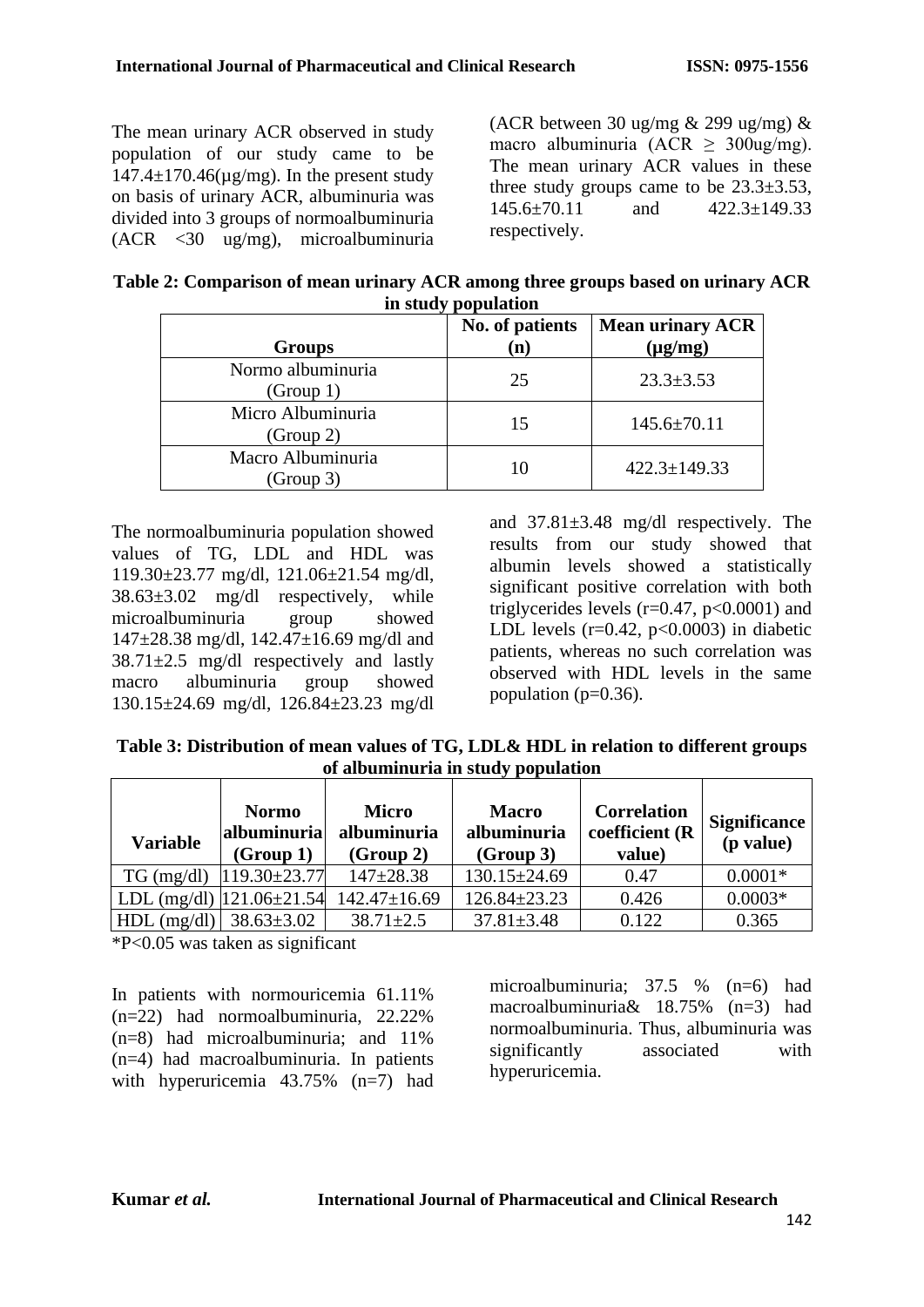|                  | Serum uric acid |                      |              |              |
|------------------|-----------------|----------------------|--------------|--------------|
| Albuminuria      | Normouricemia   | <b>Hyperuricemia</b> | <b>Total</b> | <b>Value</b> |
| Normalbuminuria  | 22(61.11)       | 3(18.75)             | 25(50)       |              |
| Microalbuminuria | 8(22.22)        | 7(43.75)             | 15(30)       | < 0.001      |
| Macroalbuminuria | 4(11.11)        | 6(37.5)              | 10(20)       |              |
| Total            | 36(100)         | 16(100)              | 50(100)      |              |

The concentration of serum uric was 4.79±1.23 mg/dl, 7.99±0.97 mg/dl and  $6.81 \pm 1.48$  mg/dl in patients with

normoalbuminuria, microalbuminuria and macroalbuminuria, respectively. On comparison, the results were found to be statisticallty significant. On univariate analysis the value of R was 0.73 and it shows a moderate positive correlation.  $\mathbb{R}^2$ , the coefficient of determination, was 0.50. Considering the  $R^2$  (Coefficient of determination) value, serum uric acid was found to be a significant factor which could predict only  $40\%$  (R2 = 0.50) variation in albumin creatinine ratio. Thus, it showed that serum uric acid was an independent predictor of albumin creatinine ratio, after using adjusted  $\mathbb{R}^2$ value.

| Table 5: Evaluation of relationship of mean value of serum uric acid in relation to |
|-------------------------------------------------------------------------------------|
| different groups of albuminuria in study population                                 |

|                 | <b>Normo</b>    | <b>Micro</b>                                           | <b>Macro</b>    |                   | Correlation   coefficient of                                                              |
|-----------------|-----------------|--------------------------------------------------------|-----------------|-------------------|-------------------------------------------------------------------------------------------|
| <b>Variable</b> | (Group 1)       | $\left( \frac{\text{group }2}{\text{group }}2 \right)$ | (Group 3)       | ( <b>R</b> value) | albuminuria   albuminuria   albuminuria   coefficient   determination<br>$(\mathbb{R}^2)$ |
| Uric acid       | $4.79 \pm 1.23$ | $7.99 \pm 0.97$                                        | $6.81 \pm 1.48$ | 0.73              | 0.50                                                                                      |

# **Discussion:**

In clinical studies, serum uric acid concentration has been found to be associated with diabetic nephropathy. On the other hand, we also know that albuminuria is the main marker of diabetic nephropathy independent of hypertension. Therefore, this study was undertaken which is a hospital-based, observational, cross-sectional study to evaluate serum uric acid level & urinary albumin creatinine Ratio (ACR) in patients of T2DM. The study also evaluate relation between normoalbuminuria, microalbuminuria & macroalbuminuria with serum uric acid levels.

The results of our study showed that albuminuria is significantly associated with hyperuricemia. Serum uric acid was found to be a significant factor which could predict only  $40\%$  ( $\mathbb{R}^2 = 0.50$ ) variation in albumin creatinine ratio. Thus, it showed that serum uric acid was an independent predictor of albumin creatinine ratio.

The mean urinary ACR values in these three study groups came to be  $23.3\pm3.53\,\mu\text{g/mg}$ ,  $145.6\pm70.11\,\mu\text{g/mg}$  and 422.3±149.33μg/mg respectively. Kaifee M, et al [14] also grouped their study subjects according to mean urinary ACR levels in patients with T2DM as normoalbuminuric, microalbuminuric, and macroalbuminuric patients and recorded the mean values as  $22.28 \pm 4.09$  μg/mg,  $134.79 \pm 70.65$   $\mu$ g/mg, and 469.83  $\pm$ 120.14μg/mg respectively. Out of total 50 patients of type 2 DM, mean age of the study population was  $58.64 \pm 9.07$  years. This age represents the peak age of social and economic responsibility and also a risk factor for increased renal dysfunction. Similar to our study Chin-Hsiao Tseng et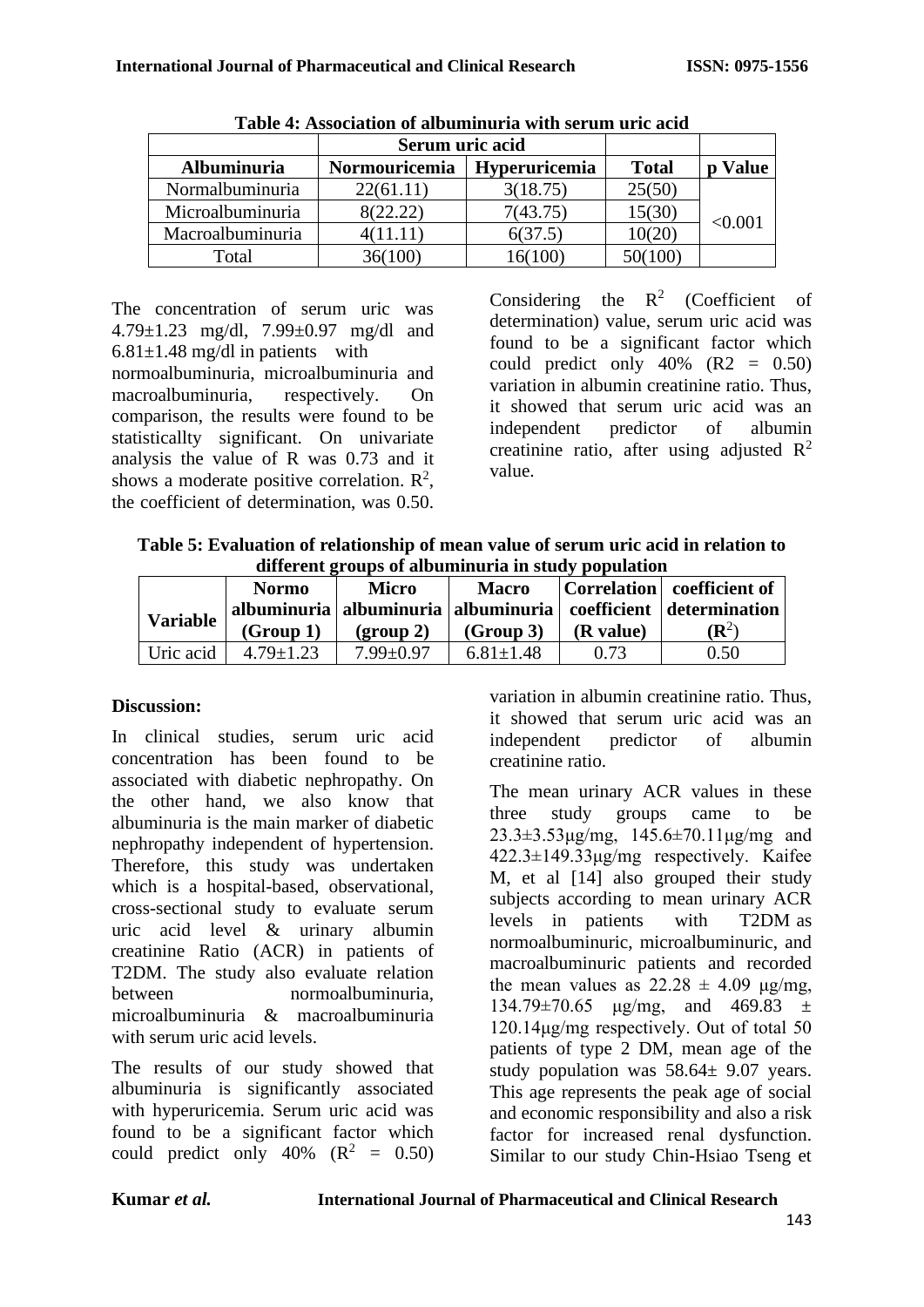al reported that mean age in study population was  $62.8 \pm 10.8$  years [15]. While Bonakdaran S et al showed mean age in the study population was  $52.45 \pm 10.11$  years [16].

Regarding gender distribution it was observed that over all male: female ratio in the present study was 1.17:1 thus showing male predominance. In accordance with our study, Prabhuswamy K M also reported male predominance in their study [17]. But few studies are reported to have female predominance as well. This can be justified saying that Diversities in biology, culture, lifestyle, environment, and socioeconomic status have an impact on differences between males and females in predisposition in these studies. Also, this disparity in the present study may represent the health- seeking behavior of the patients attending the hospital, as this study is a hospital-based study and not a population based one.

Further, it was observed that females predominated in just macroalbuminuria group (56 %), while in rest two groups' males predominated. No significant correlation was found with gender distribution and Urinary ACR values in the present study.

In similarity to ours Kaifee M, et al [14] reported that normoalbuminuria and micro+ macroalbuminuria groups consisted of 49% female, 51% male and 56.9% female and 43.1% male in each group respectively. Whereas in contrary, Yakoob Ahmedani et al reported that microalbuminuria was more frequent in males (37.1% vs. 29.9%) as compared to females [18].

The mean fasting blood sugar levels for the study population was 158.38±52.22 and mean HbA1c levels were 7.0±1.21 mg/dl. Chin-Hsiao Tseng et al [15] reported similar results in their study while on contrary Bonakdaran S, Hami M et al [16] observed that the mean of the FBS in patients with T2DM in study higher as compared to ours. The high mean HbA1C may due the poor glycemic control in patients included in their study.

Also Mean value of lipid profiles of the study population including triglycerides, LDL and HDL came to be  $128.7\pm26.92$ mg/dl, 127.47±22.47 mg/dl, 38.38±3.07 mg/dl respectively. Mean serum creatinine levels in the study population and mean GFR of the same were recorded as 0.990±0.19 mg/dl and 78.66±13.95  $ml/min/1.73m<sup>2</sup>$  respectively.

The results from our study showed that albumin levels showed a statistically significant positive correlation with both triglycerides levels  $(r=0.47, p<0.0001)$  and LDL levels ( $r=0.42$ ,  $p<0.0003$ ) in diabetic patients, whereas no such correlation was observed with HDL levels in the same population (p=0.36). Yakoob Ahmedani et al [18] reported that the microalbuminuria positive group had a more deranged lipid profile with higher serum total cholesterol, triglycerides, LDL cholesterol and lower HDL levels compared to the microalbuminuria negative group.

It was revealed that FBS, HbA1c and serum creatinine presented a significant and positively correlation with albumin levels in the study population. Whereas GFR presented a significant but a weak negative correlation with albumin levels in the study population.

The mean serum uric acid concentration was 6.13±1.65mg/dL, which compares well with the study conducted by Kaifee M, et al. (2017) [14] observed that the mean of the serum Uric Acid in patients with T2DM in study population as  $6.18 \pm$ 0.89mg/dl. Bonakdaran S et al (2011) [16] also observed that the mean of the serum uric acid in patients with T2DM in study population was  $5.55 \pm 1.47$  mg/dl. Chin-Hsiao Tseng et al (2005) [15] reported that the mean of the uric acid in patients with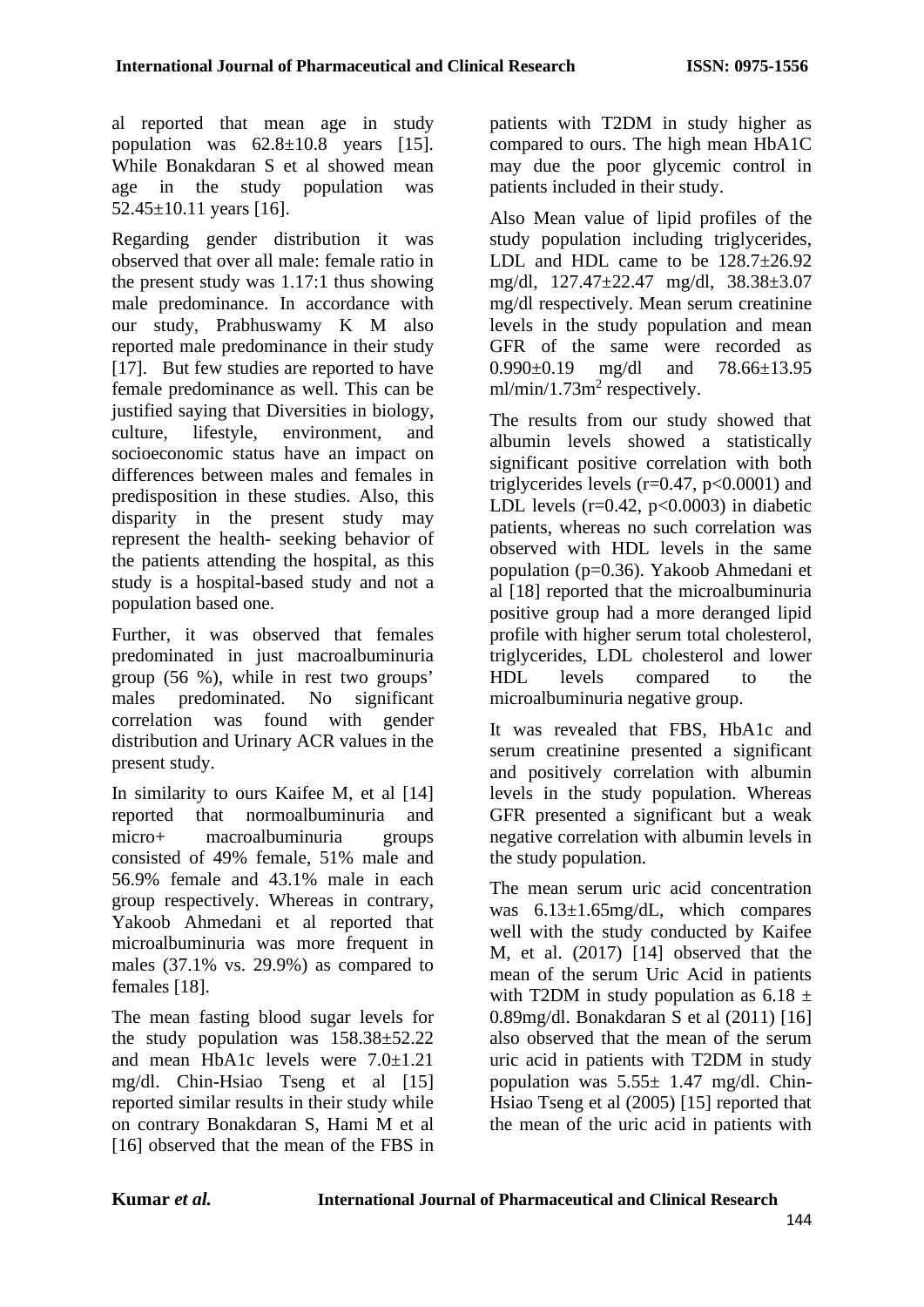T2DM in study population was  $5.6 \pm 1.9$ mg/dl.

Mean serum uric acid was 4.79±1.23 mg/dl, 7.99±0.97 mg/dl and 6.81±1.48 mg/dl in patients with normoalbuminuria, microalbuminuria and macroalbuminuria respectively. Similarly, Chin- Hsiao Tseng et al (2005) [13] reported that the mean serum uric acid levels in patients with T2DM in study population for normoalbuminuric, microalbuminuric and macroalbuminuric patients were  $5.2 \pm 1.6$ mg/dL,  $5.6 \pm 1.9$  mg/dL, and  $6.7 \pm 2.1$ mg/dL respectively. Various authors like Kopaei MR et al [19], Razi F et al [20]and Kuwabara M et al [21] reported Serum uric acid is associated with decreased GFR as well as albuminuria and can be used as an indicator of Diabetic nephropathy.

In the present study there were positive significant correlations between serum uric acid concentration and SBP, DBP, FBG, HbA1c, triglycerides, LDL, serum creatinine and urinary ACR  $(P < .001)$ . Whereas presence of a negative correlation of serum uric acid was seen in parameters like age, BMI, HDL and this relationship was statistically non-significant.

Kaifee M et al. (2017) [14] also reported that hyperuricemia correlated positively with FBG, HbA1C, serum creatinine, LDL & triglycerides in patients with T2DM. No significant correlation found between hyperuricemia and age, sex, weight, height, BMI & HDL.

Thus overall, it is seen from the results of our study that albuminuria is significantly associated with hyperuricemia. In accordance with our study Bonakdaran S et al [16] also observed that there is significant correlation between serum uric Acid & urinary ACR. Pearson correlation coefficient r between serum uric acid & urinary ACR =  $0.097$ (P value <  $0.05$ ).

Neki NS et al [22] also revealed that levels of serum uric acid have linear positive corelation with the amount of protein urea,

Diabetic nephropathy can be suspected by increasing serum uric acid levels and it is seen that serum uric acid level correlates well with proteinuria, blood urea and serum creatinine level.

In yet another study by on Taiwanese patients with type 2 DM, Liang CC et al [23] reported that an increased serum uric acid level was significantly correlated with the severity of albuminuria. Also, in another study by De Cosmo S et al [24], Serum uric acid was found to be significantly associated with albuminuria and thus they reported that mild hyperuricemia is strongly associated with the risk of CKD in patients with type 2 diabetes. Lastly, Behradmanesh S et al [25] also demonstrated that after adjustment for weight, a significant positive association of serum uric acid with level of proteinuria was seen.

# **Conclusion:**

This study showed that the serum uric acid concentration was significantly and with<br>greater probability associated with greater probability associated with albuminuria in patients with type 2 diabetes mellitus. As hyperuricemia is a common finding in this group of patients, and its treatment is easy and available, early diagnosis and treatment may be helpful to prevent or decrease the rate of development of overt kidney disease in this population of patients.

# **References:**

- 1. Joslin's Diabetes Mellitus: 14th edition; 331.
- 2. Watkins PJ.ABC of Diabetes 5th edition Condem (UK): BMJ Publishing group limited: 2003.
- 3. International diabetes federation (IDF). Diabetes atlas 6th edition 2014 update. International diabetes federation Brussels, Belgium; international diabetes federation 2014.
- 4. Use of Glycated haemoglobin (HbA1c) in the diagnosis of DM: [http://www.who.int/diabetes/publicatio](http://www.who.int/diabetes/publication/report-HbA1c2011.pdf)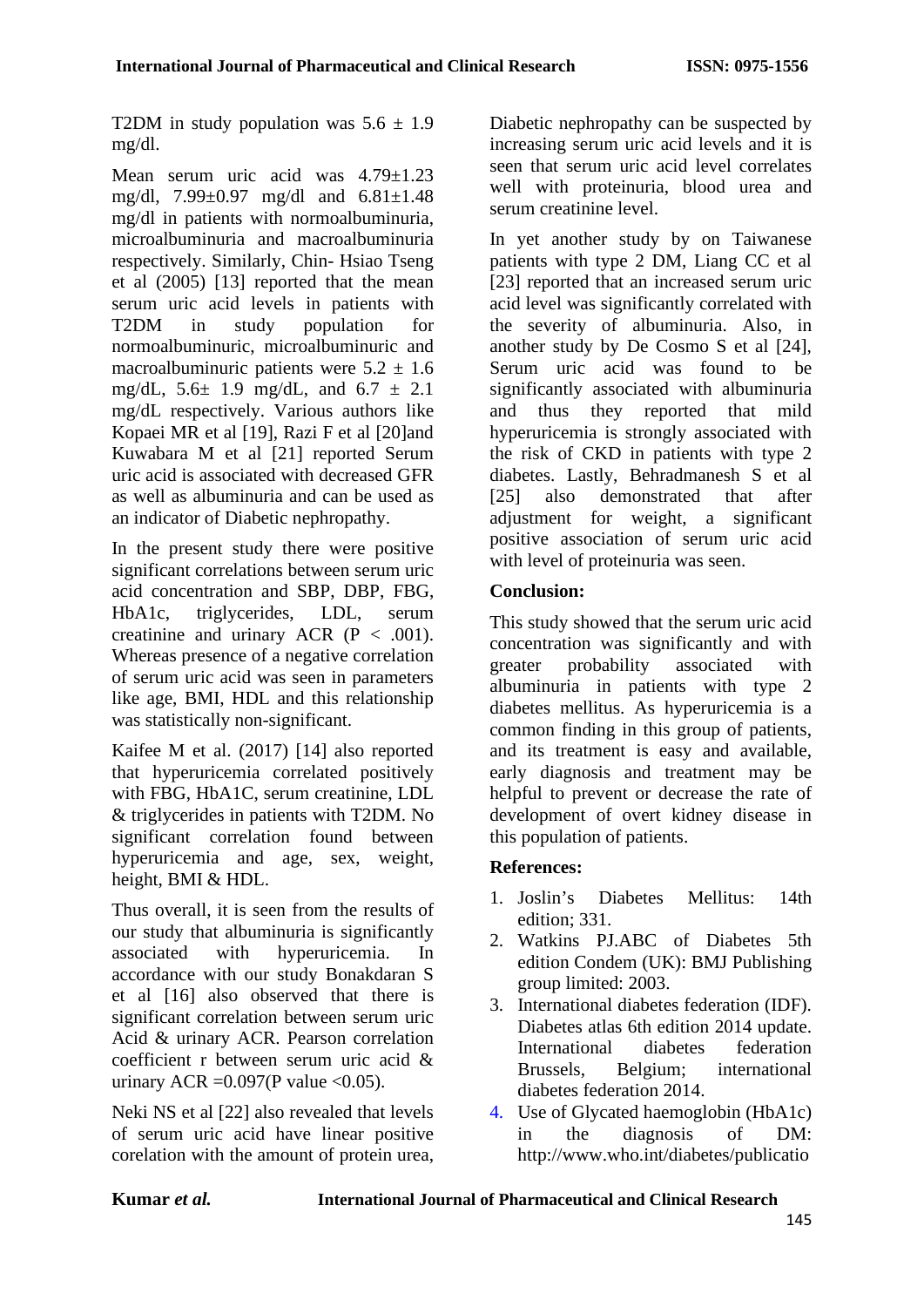[n/report-HbA1c2011.pdf](http://www.who.int/diabetes/publication/report-HbA1c2011.pdf)

- 5. Hochberg et al. 2003 Rheumatology 3rd Edition, Mosby, New York.
- 6. Cirillo P, Sato W, Reungjui S, et al. Uric acid, the metabolic syndrome, and renal disease. J Am SocNephrol. 2006;17: S165- 8.
- 7. Tseng CH. Correlation of uric acid and urinary albumin excretion rate in patients with type 2 diabetes mellitus in Taiwan. Kidney Int. 2005; 68:796- 801.
- 8. Johnson RJ, Kang DH, Feig D, et al: Is there a pathogenetic role for uric acid in hypertension and cardiovascular and renal disease? Hypertension 2003:41:1183–1190.
- 9. Saggiani F, Pilati S, Targher G, Branzi P, Muggeo M, Bonora E. Serum uric acid and related factors in 500 hospitalized subjects. Metabolism. 1996; 45:1557-61.
- 10. Fukui M, Tanaka M, Shiraishi E, et al. Serum uric acid is associated with microalbuminuria and subclinical atherosclerosis in men with type 2 diabetes mellitus. Metabolism. 2008; 57:625- 9.
- 11. Tseng CH. Correlation of uric acid and urinary albumin excretion rate in patients with type 2 diabetes mellitus in Taiwan. Kidney Int. 2005; 68:796- 801.
- 12. Bo S, Cavallo-Perin P, Gentile L, Repetti E, Pagano G. Hypouricemia and hyperuricemia in type 2 diabetes: two different phenotypes. Eur J Clin Invest. 2001; 31:318-21.
- 13. Chang HY, Lee PH, Lei CC, Tung CW, Hsu YC, Huang TJ, Lu LC, Lin CL. Hyperuricemia is an independent risk factor for new onset microalbuminuria in a middle- aged and elderly population: a prospective cohort study in Taiwan. 2013 Apr 24;8(4): e61450.
- 14. Kaifee M, Baruah K, Agrawal PK, Alam F, Rasool U, Hassan R, Kumar M. Study on association between

hyperuricemia and albuminuria in patients with type ii diabetes mellitus. Int Arch BioMedClin Res. 2017;3(4):75-79.

- 15. Tseng CH. Correlation of uric acid and urinary albumin excretion rate in patients with type 2 diabetes mellitus in Taiwan. Kidney Int. 2005; 68:796- 801.
- 16. Bonakdaran S, Hami M, Shakeri MT. Hyperuricemia and albuminuria in patients with type 2 diabetes mellitus. Iranian journal of kidney diseases. 2011 Jan 1;5(1):21.
- 17. Prabhuswamy K M, Virgin Joena M. A cross sectional study of correlation between serum uric acid level and micro-albuminuria in Type 2 Diabetes Mellitus patients. IAIM, 2017; 4(4): 63-71.
- 18. Muhammad Yakoob Ahmedani, Muhammad Zafar Iqbal Hydrie, Azhar Iqbal, Asma Gul, Waheed Baig Mirza, Abdul Basit.Prevalence of Microalbuminuria in Type 2 Diabetic Patients in Karachi: Pakistan A Multi-Center Study.2005; 55(9):382-86.
- 19. Mahmoud Rafieian-Kopaei, Saeed Behradmanesh, Soleiman Kheiri, Hamid Nasri. Association of Serum Uric Acid with Level of Blood Pressure in Type 2 Diabetic Patients. IJKD 2014; 8:152-4.
- 20. Razi, F., Nasli-Esfahani, E. & Bandarian, F. Association of serum uric acid with nephropathy in Iranian type 2 diabetic patients. J Diabetes Metab Disord. 2018: 17: 71.
- 21. Kuwabara M, Bjornstad P, Hisatome I, et al. Elevated serum uric acid level predicts rapid decline in kidney function. American journal of nephrology. 2017;45(4):330-337.
- 22. Neki NS, Gupta H, MEeena R, Mani T. A Study of Association of Hyperuricemia with Progressive Diabetec Nephropathy.JIMSA.2015 Jan;28(1):13-19.
- 23. Liang CC, Lin PC, Lee MY, Chen SC,